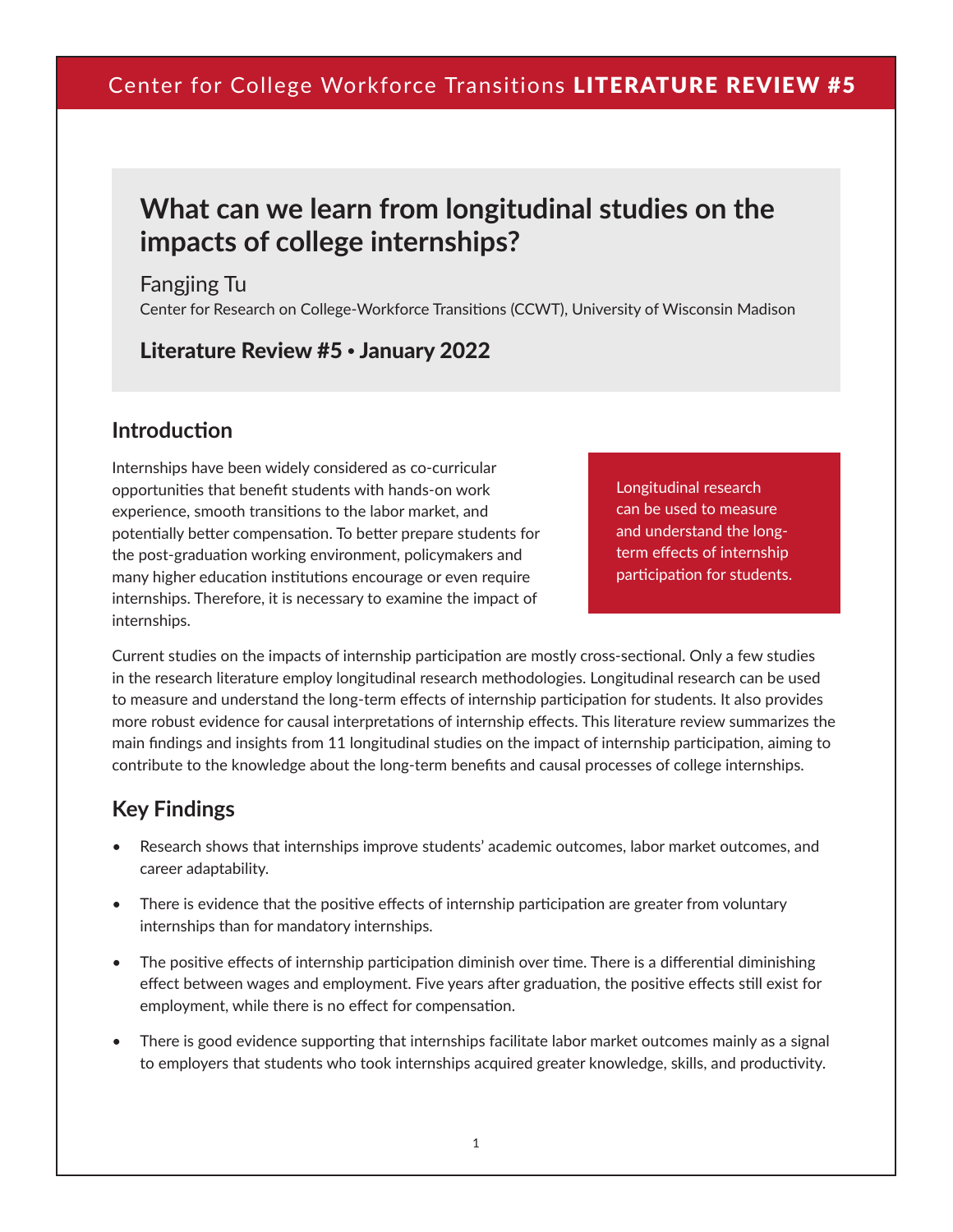- Future studies should examine (1) how students' outcomes may vary based on different internship program characteristics, (2) mechanisms that explain the internship effect on academic and labor market outcomes and (3) unequal internship effects among diverse segments of student populations.
- For more robust causal interpretations, future studies should also identify and include a set of stringent controls that may confound internship effects on student outcomes.

### **Bibliographic methods**

The review is based on a synthetic analysis of 11 scholarly articles. Our literature review contains the following steps: a) identify relevant studies; b) extract and chart findings from selected studies; c) summarize results based on themes; d) identify potential paths for future studies. To select the articles, the author first used "internship" and "longitudinal study" as keywords to search on Google Scholar and Academic Search Premier, then scanned through the results and selected articles that are (1) longitudinal studies and (2) examine a variety of effects of college internships. The author also hand-searched the references cited in key papers. All the selected articles except one were published in peer-reviewed academic journals. After determining 11 scholarly articles as relevant studies, the author collated and summarized the available evidence.

### **Summary of Main Findings**

Table 1 summarizes the key methods and findings of the 11 papers selected for this literature review.

|  |  | Table 1. Key Characteristics of Included Articles |  |  |
|--|--|---------------------------------------------------|--|--|
|--|--|---------------------------------------------------|--|--|

| Author(s)                     | <b>Internship Effect</b>                                                                               | <b>Outcome</b><br><b>Measurements</b>                                                                                                                                                                                                  | <b>Analytical</b><br><b>Strategy</b>                                                   | <b>Sample</b>                                                   |  |  |  |
|-------------------------------|--------------------------------------------------------------------------------------------------------|----------------------------------------------------------------------------------------------------------------------------------------------------------------------------------------------------------------------------------------|----------------------------------------------------------------------------------------|-----------------------------------------------------------------|--|--|--|
|                               | <b>Labor Market Outcomes</b>                                                                           |                                                                                                                                                                                                                                        |                                                                                        |                                                                 |  |  |  |
| Di Meglio<br>et al.<br>(2021) | Improved job attainment                                                                                | (1) the time it takes<br>to find the first job;<br>(2) skills matching<br>with the first job; (3)<br>being employed in the<br>medium/long term;<br>(4) matching with the<br>current employment;<br>and (5) wage of the<br>current job. | Linear<br>probability<br>models and<br>probit models                                   | 30,000<br>graduates<br>from Spanish<br>universities             |  |  |  |
| Jung &<br>Lee (2017)          | Mandatory internships<br>improved job<br>satisfaction, and<br>voluntary internships<br>increased wages | Job search duration,<br>wage, and job<br>satisfaction                                                                                                                                                                                  | Pearson's<br>chi-squared<br>test, ANOVA,<br>and ordinary<br>least square<br>regression | 961 junior<br>college or<br>university<br>graduates in<br>Korea |  |  |  |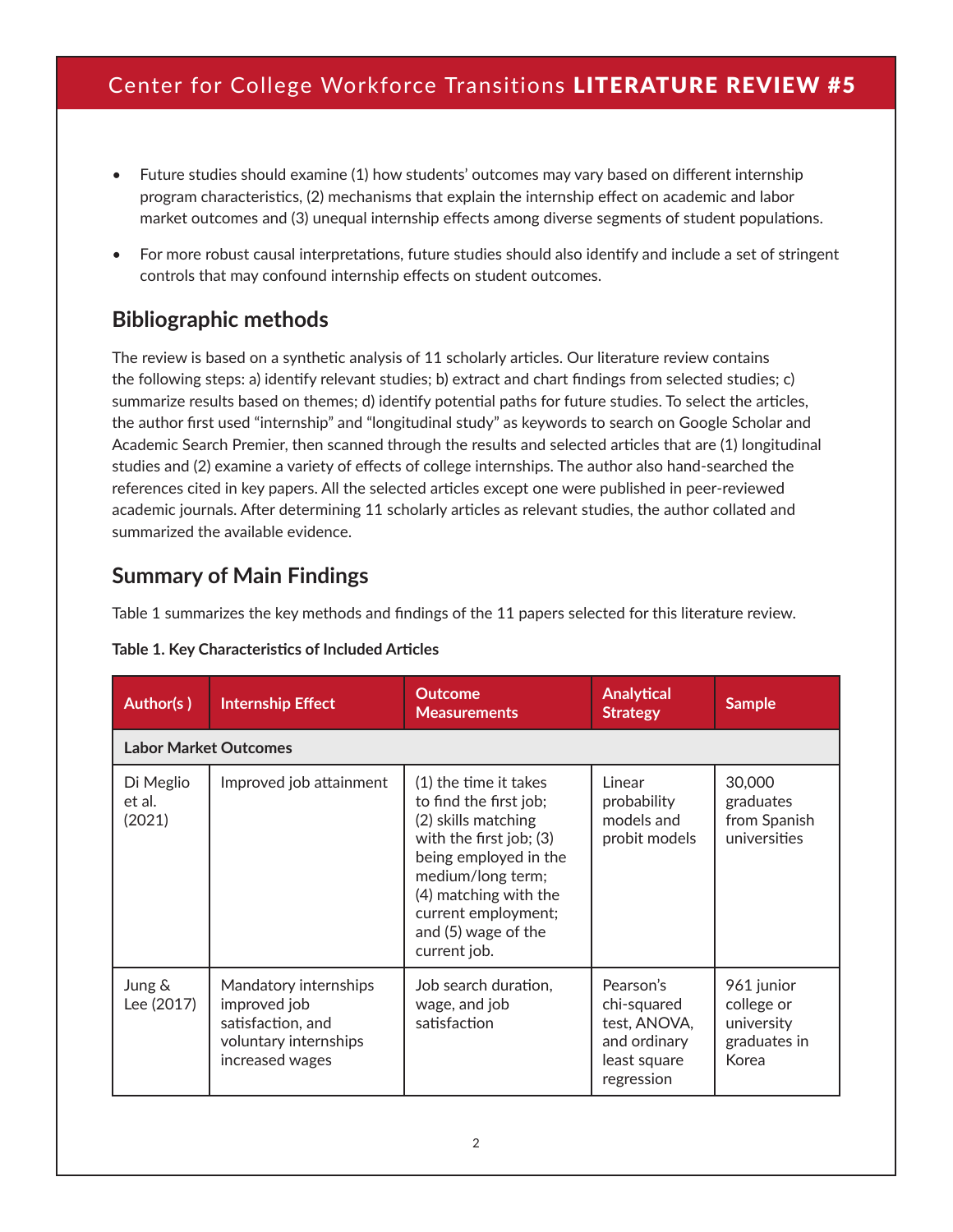| Author(s)                            | <b>Internship Effect</b>                                                                                                                                             | <b>Outcome</b><br><b>Measurements</b>                                                                                                      | <b>Analytical</b><br><b>Strategy</b>                                                   | <b>Sample</b>                                                |
|--------------------------------------|----------------------------------------------------------------------------------------------------------------------------------------------------------------------|--------------------------------------------------------------------------------------------------------------------------------------------|----------------------------------------------------------------------------------------|--------------------------------------------------------------|
| Klein &<br><b>Weiss</b><br>(2011)    | The mandatory<br>internship does not have<br>positive effects on labor<br>market outcomes                                                                            | Job search duration,<br>employment history<br>during the first five<br>years after graduation,<br>and wages five years<br>after graduation | Propensity<br>score<br>matching<br>and logistic<br>regression                          | 2,594<br>graduates<br>from higher<br>education in<br>Germany |
| Margaryan<br>et al.<br>(2020)        | Positive effect on<br>earnings and reduced<br>risk of unemployment<br>right after graduation                                                                         | Gross monthly earnings,<br>monthly employment<br>status                                                                                    | Ordinary<br>least square<br>regression,<br>instrumental<br>variable (IV)<br>regression | 6,790<br>graduates<br>from German<br>universities            |
| Neyt et al.<br>(2019)                | Positive effect on labor<br>market outcomes which<br>decreases over time                                                                                             | <b>Whether students</b><br>were employed three<br>months, one year,<br>and five years after<br>leaving school, whether<br>students         | Econometric<br>model<br>estimation<br>via maximum<br>likelihood                        | 3000<br>secondary<br>education<br>students in<br>Belgium     |
| Oswald-<br>Egg &<br>Renold<br>(2021) | Work experience during<br>vocational education and<br>training (VET) increased<br>wage and less job search<br>time, but the effect<br>disappears after five<br>years | Wage, job search time,<br>unemployment status,<br>and employment<br>position                                                               | Ordinary<br>least square<br>regression,<br>instrumental<br>variable (IV)<br>regression | 13,899 higher<br>education<br>graduates in<br>Switzerland    |
| Weiss et<br>al. (2014)               | Only voluntary work<br>experience has a positive<br>effect on immediate<br>labor market outcome,<br>which diminish five years<br>after graduation                    | Job search duration,<br>working in a service<br>class position, and<br>wages                                                               | Propensity<br>score<br>matching                                                        | 2,252 German<br>college<br>students                          |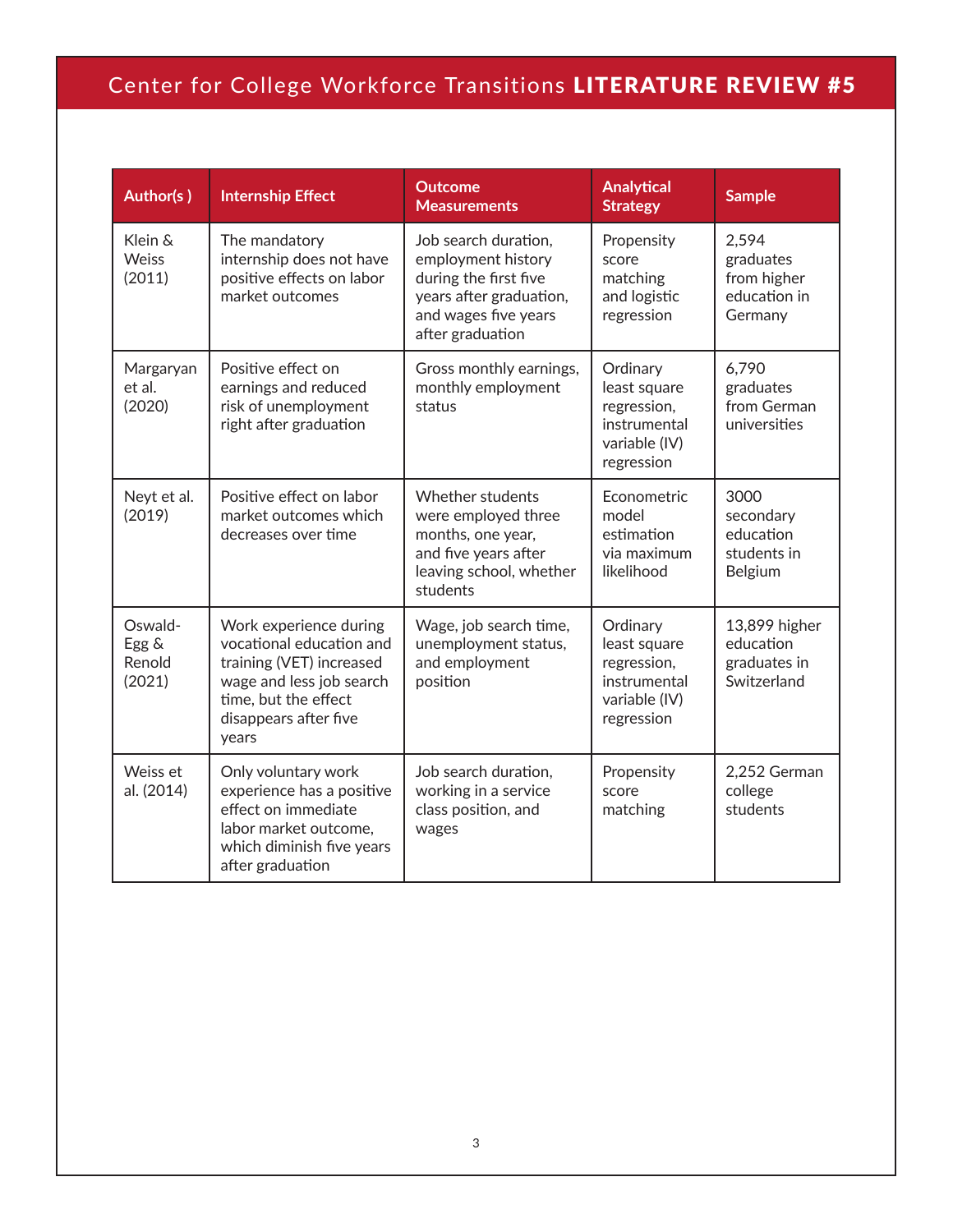| Author(s)                    | <b>Internship Effect</b>                                                                                                                                                                                                                                                   | <b>Outcome</b><br><b>Measurements</b>                                                                                                                                               | <b>Analytical</b><br><b>Strategy</b>                 | <b>Sample</b>                                                                         |  |
|------------------------------|----------------------------------------------------------------------------------------------------------------------------------------------------------------------------------------------------------------------------------------------------------------------------|-------------------------------------------------------------------------------------------------------------------------------------------------------------------------------------|------------------------------------------------------|---------------------------------------------------------------------------------------|--|
|                              | <b>Academic and Collegiate Outcomes</b>                                                                                                                                                                                                                                    |                                                                                                                                                                                     |                                                      |                                                                                       |  |
| Binder et<br>al. (2015)      | Positive effects on<br>subsequent academic<br>achievements for both<br>students with different<br>backgrounds                                                                                                                                                              | Final achievement and<br>degree class                                                                                                                                               | Multiple<br>regression<br>with stringent<br>controls | 15,732<br>UK college<br>students                                                      |  |
| Kilgo et al.<br>(2015)       | Has positive but<br>narrowly focused<br>impacts on student<br>learning.                                                                                                                                                                                                    | Critical thinking,<br>moral reasoning, the<br>tendency to engage<br>in effortful cognitive<br>activities, intercultural<br>effectiveness, and<br>socially responsible<br>leadership | Ordinary<br>least square<br>regression               | 2,212 students<br>from 17 US<br>colleges and<br>universities                          |  |
| Routon<br>& Walker<br>(2015) | Positive effects on a<br>wide range of collegiate<br>outcomes, including<br>higher grades, increase<br>intention to work<br>full-time or graduate<br>school attendance after<br>graduation                                                                                 | Senior year GAP,<br>intention to get a<br>graduate degree,<br>intention to get a<br>full-time job after<br>graduation, intention to<br>be financially well off                      | Propensity<br>score<br>matching                      | 94,345<br>US college<br>students<br>from 463<br>institutions                          |  |
| <b>Career Adaptability</b>   |                                                                                                                                                                                                                                                                            |                                                                                                                                                                                     |                                                      |                                                                                       |  |
| Ocampo<br>et al.<br>(2020)   | All career adaptability<br>dimensions increased<br>linearly over time after<br>internship participation.<br>In contrast, there was<br>no growth in career<br>adaptability except for<br>the concern dimension<br>among those who<br>did not participate in<br>internships. | Five career adaptability<br>dimensions: concern,<br>control, curiosity, and<br>confidence                                                                                           | Growth<br>mixture<br>modeling                        | 173<br>undergraduate<br>hotel and<br>restaurant<br>management<br>students in<br>China |  |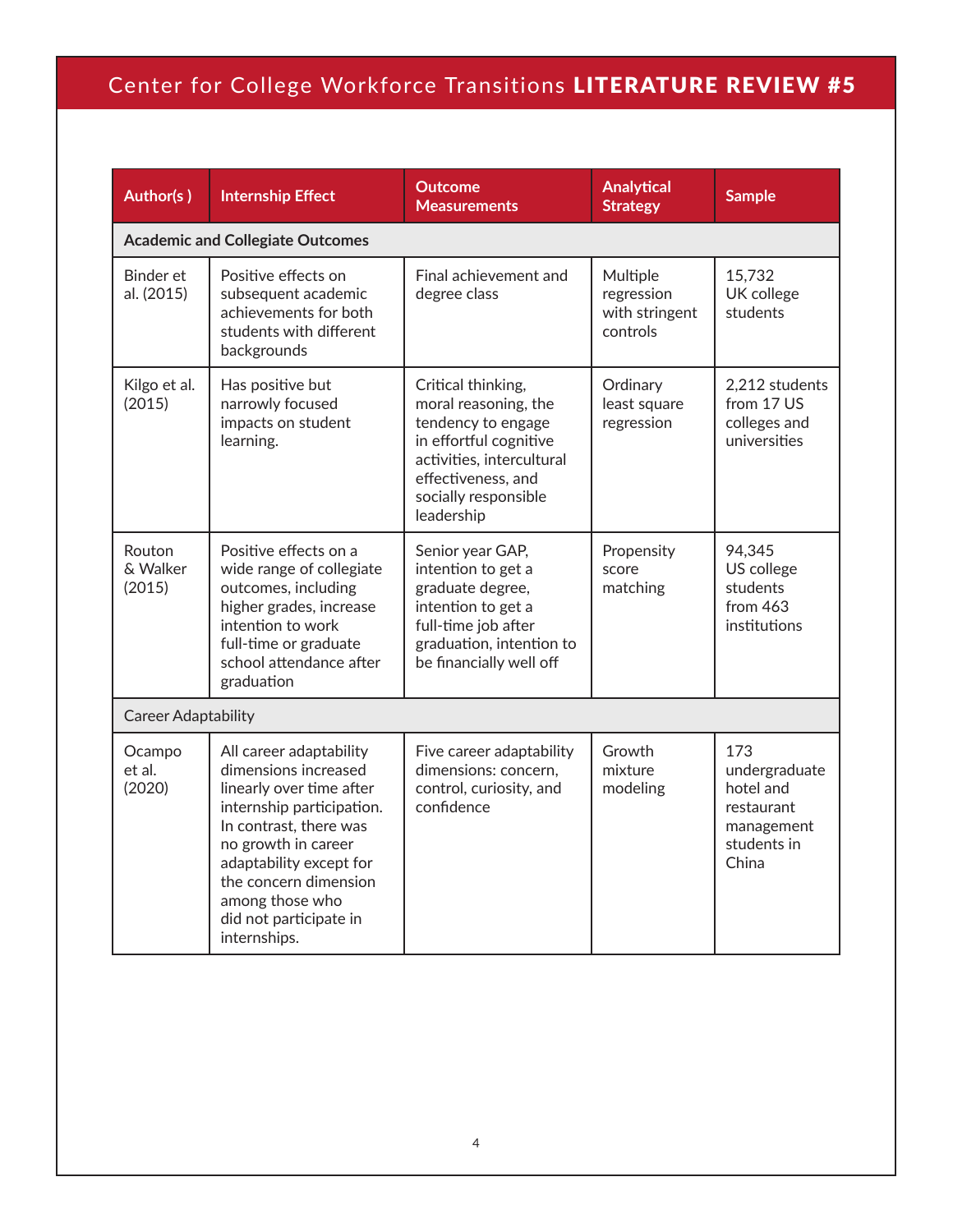#### Academic and Collegiate Outcomes

One of the critical internship effects examined in the literature is GPA and other academic outcomes, where general positive effects were found. Binder et al. (2015) found that internships had stable academic benefits, such as final year GPA and degree classes (e.g., whether students got an honors degree, first-class degree, second-class degree, etc.). These positive effects hold regardless of students' demographic background (e.g., gender, ethnicity, and comparing students at varying levels of academic

Former interns reported a much higher intention to work full time or to seek a graduate degree.

aptitude). Examining the impacts of internships on a broad range of collegiate outcomes, Routon and Walker (2015) showed that college internships significantly increase students' desire to work full-time or attend graduate school right after graduation.

Other positive outcomes that are small in effect size include a better senior year GPA and increased ambition to pursue administrative work. In addition, former interns reported a much higher intention to work full time, less likely to work part-time, and more likely to seek a graduate degree. One possible explanation for these positive academic outcomes include that it is possible that participating in internships increases students' confidence and motivation to start their professional careers. It may also increase students' desire for better performance in school to optimize

Former interns also reported slightly greater increases in interpersonal skills, general knowledge, and the ability to think critically.

labor market outcomes. Finally, former interns also reported slightly greater increases in interpersonal skills, general knowledge, and the ability to think critically. According to Kilgo et al. (2015), participating in an internship was a significant and positive predictor for the inclination to inquire and for lifelong learning, measured by the tendency to engage in demanding cognitive activities. It also positively affects students' participation in socially responsible leadership, and increases students' willingness to engage with diverse individuals, values, and ideas. However, there was indeed an adverse effect of internships, which was to increase students' feelings of being overwhelmed in their senior year course work.

#### Labor Market Outcomes

Labor market outcomes are another effect of internship participation examined in the longitudinal studies, including post-graduation wages, job search duration, employment position, and perceived risk of unemployment. Mixed results were found across the seven studies we reviewed.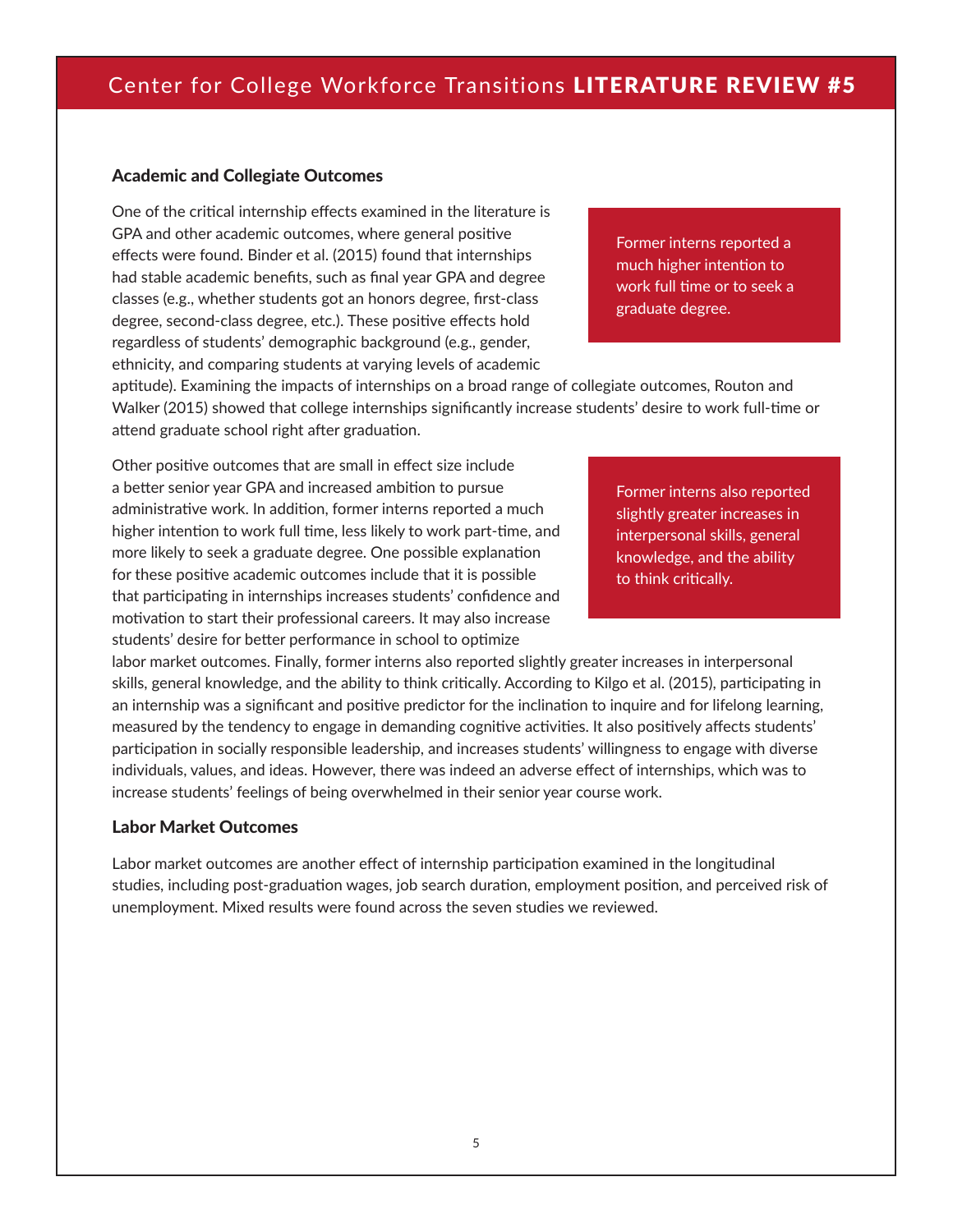**Wages and Employment Status.** First, in terms of wages, most studies (Jung & Lee, 2017; Margarygan et al., 2020; Oswald-Egg & Renold, 2021; Weiss et al., 2014) found an effect of internship participation. Using instrumental variable regression, Margaryan et al. (2020) found that internship participation significantly increases compensation by about 6%. This benefit is more significant for students who studied in areas with a stronger labor market orientation, such as health care professions and architecture. Oswald-Egg & Renold's (2021) results suggest that work experience gained during vocational education and training (VET) leads to pronounced higher wages of 7% to 19% one year after graduation. When it comes to employment outcomes, most studies found that internships led to a smoother transition to the labor market, such as a lower risk of unemployment during the first year of their careers (Margaryan et al., 2020; Neyt et al.,

When it comes to employment outcomes, most studies found that internships led to a smoother transition to the labor market, such as a lower risk of unemployment during the first year of their careers and less job search time (about two months) for first employment.

2019) and less job search time (about two months) for first employment (Oswald-Egg & Renold, 2021).

**Positive Effects Diminishes Over Time.** Although most studies agree that internships help students realize a smoother integration into the labor market, three studies found that positive effects do not persist in the long term. The internship experience is not linked to higher chances for entering a favorable social class position or to higher wages in the long run (Weiss et al., 2014). In particular, three studies traced participants' labor market outcomes till five years after graduation and found that these positive effects are no longer robustly significant for wages, unemployment, or employment position (Neyt et al., 2019; Oswald-Egg & Renold, 2021; Weiss et al., 2014). On the other hand, although these positive effects diminished over time, there is no evidence for a null or negative effect. In contrast with students who did not participate in an internship, students who interned were more likely to be remain employed five years after graduation (Neyt et al., 2019; Di Meglio et al. (2021); however, there were no internship effect on wages by five years after graduation.

**Voluntary vs. Mandatory Internships.** There is evidence that voluntary internship benefit students more than required internships. Based on the literature review, only voluntary internships positively affected labor market outcomes, especially field-related voluntary work experiences. Mandatory internships were found to have a null effect. Weiss et al. (2014) indicated that tertiary graduates do not profit from work experience unrelated to their field of study or were a mandatory part of the study program. Klein & Weiss (2011) examined internship effects on labor market entry, measured with search duration until the first significant job, employment history complexity, and wages five years after graduation as outcomes. Their results show that mandatory internship programs neither have a positive effect on labor market outcomes in general nor are particularly beneficial for graduates from lower educational backgrounds. When aggregating mandatory and voluntary internships into one category, Jung and Lee (2017) found that taking an internship does not affect labor market outcomes. However, compared with no internship participation, mandatory internships enhanced job satisfaction, while voluntary internship increased wages.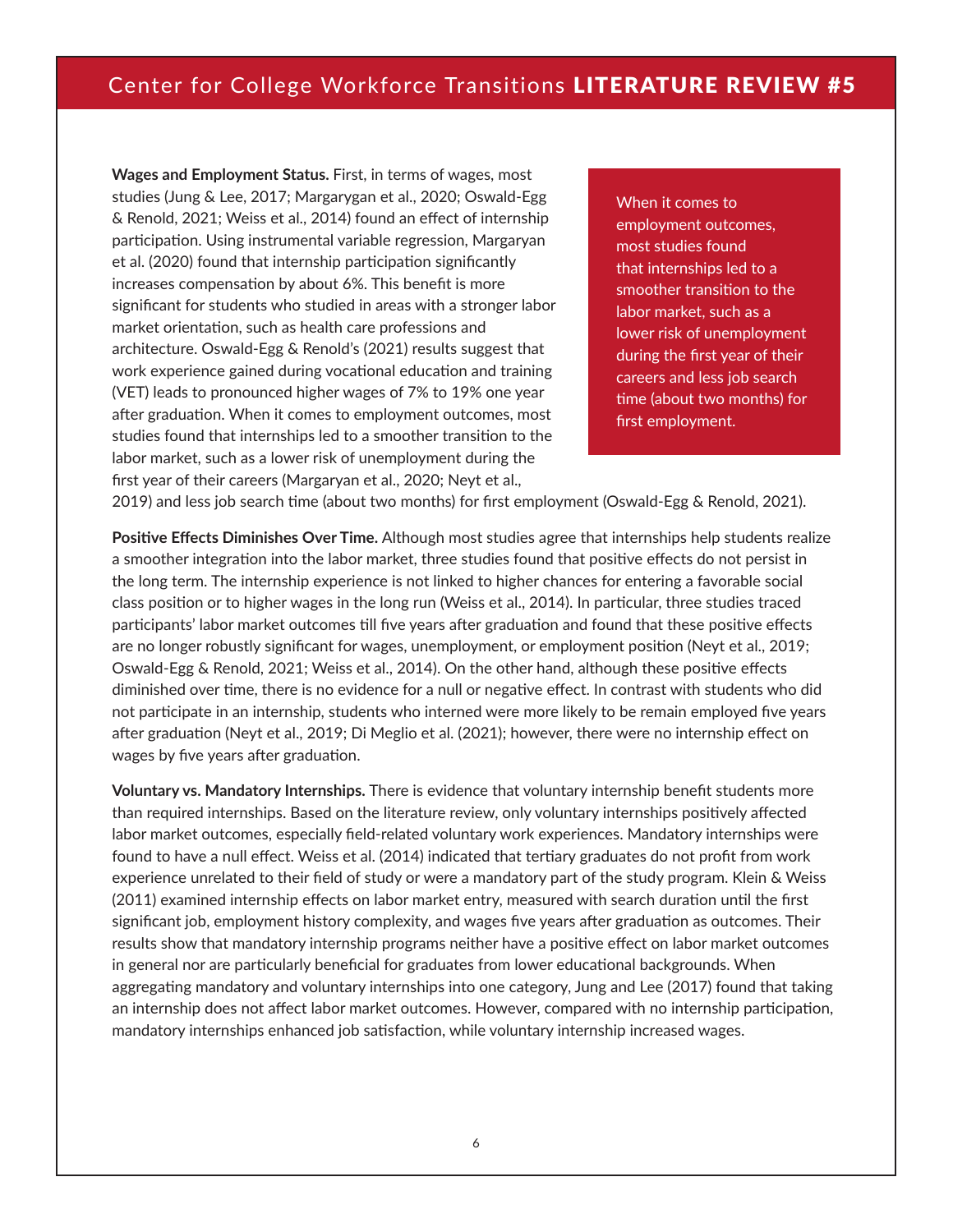**Channels from Internships to Labor Market Benefits.** Why does internship participation lead to such labor market outcomes? Several hypotheses were proposed and examined among the reviewed articles. The human capital approach (Becker, 1962) implies that students accumulate skills, knowledge, or productivity through internships. Therefore, interns should be rewarded in the labor market. Signaling theory (Spence, 1973) suggests that employers view internship experience as signals for productivity and general abilities similar to education credentials, thus are likely to hire people with internship experience. Furthermore, social network theory (Granovetter, 1973) suggests that internships help build a personal network by interacting with their managers and co-workers, who may help interns find a job later on. The reasoning of screening is related to signaling. Since future employers cannot observe employees' productivity directly, they use the internship as a screening device to filter the productive employees (Stiglitz, 1975).

The two studies that examined these mechanisms agree that internship leads to better employment status and wages through screening and signaling (Oswald-Egg & Renold, 2021; Weiss et al., 2014). Their findings did not support the hypothesis that internships widen the social network, while inconsistent results were found on whether the internship effects operate by facilitating human capital.

#### Career Adaptability

In addition to the tangible labor market outcomes, how does internship participation facilitate students' ability to navigate the work environment? Among the studies reviewed, one study focused on internship effects on career adaptability, which is defined as the "readiness to cope with the predictable tasks of preparing for and participating in the work role and with the unpredictable adjustments prompted by changes in work and working conditions" (Savickas, 1997, p. 254). Career adaptability is composed of four resources (i.e., concern, control, curiosity, and confidence) that are needed for individuals to overcome challenges, capture opportunities, and better transition to work. Ocampo et al. (2020) found that after taking part in an internship, all dimensions of the career adaptability increased linearly. In contrast, students who did not participate in an internship only had an increase in the concern dimension, but no growth for the other three career adaptability dimensions. Evidently, internship participation is associated with increased and enduring psychological resources for managing career changes; and a lack of internship participation is associated only with a progressively increasing concern over ones' future career.

### **Directions for Future Studies**

#### Internship Program Characteristics

Why do mandatory internship programs have a null impact on students' labor market outcomes in contrast with voluntary internships? More generally, what kind of internship program characteristics may bring positive benefits to students? It will be interesting to examine further why some internships led to positive benefits, and some did not. Future research may examine whether the internship outcomes vary by internship characteristics—such as supervision, linkage with coursework, working conditions, and firm characteristics (such as the size, sector, and reputation of the firm or institution (Margaryan et al., 2020; Jung & Lee, 2017).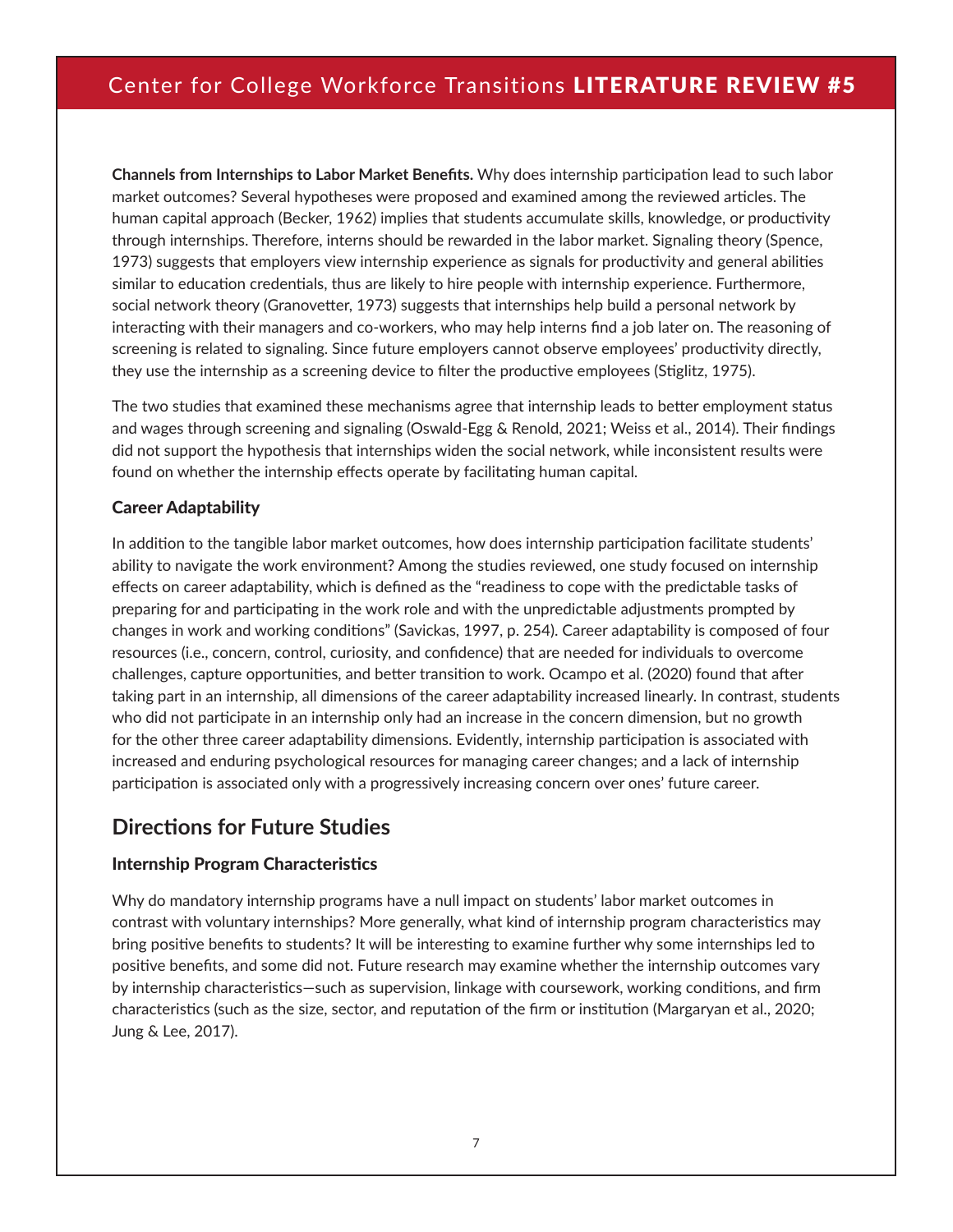#### Internship Duration

When examining the effects of internships, most studies did not specify the length of the internship program. While Binder et al. (2015) revealed that the internship program they examined typically lasts for 44 weeks, they suggested that it remains a question whether shorter internships would be equally effective and, more generally, what constitutes an optimal duration?

#### Further Examination on Institutional Settings

Klein & Weiss (2011) stressed that students' field of study might be a confounding factor for the internship effect on student outcomes. Hence, future studies may evaluate internship effects by different disciplines and examine other institutional factors, such as whether an academic or career advisor helps students locate and apply for appropriate internship opportunities. In addition, institutional settings, cultural differences, and academic traditions vary considerably between countries. An international comparison may be needed to examine the contextual factors that influence the effects of internship participation on students' transition to the workforce.

#### Mediators that Channel the Internship Effects on Labor Market Outcomes

Several studies examined the mechanisms (e.g., increased social network, human capital, signal higher productivity) through which internship leads to higher wages and employment. Beyond these mechanisms, three other mediators are also worth to be examined.

First of all, the positive effect of internship participation on academic outcomes suggests that it is also possible to examine indirect effects of internships on labor market outcomes through potentially altered schooling outcomes (e.g., GPA, degree class, desire to work full time and acquire graduate degrees).

Secondly, the continued increase in career adaptability after taking an internship implies that career adaptability, or more broadly, students' assessment of acquired competencies through an internship, may also function as a channel for the effect of internship on labor market outcomes.

Finally, future studies can examine the underlying psychological processes that drive internship effects, in other words, linking the academic outcomes of internships to motivational constructs. The absence of an effect of mandatory internships may indicate that the positive impact of voluntary ones or other fieldspecific work experience on later career outcomes may appear due to unobserved heterogeneity in ability, motivation, or effort of students. In particular, the formation of overarching career goals feeding back into academic studies and a shift towards intrinsic motivation are promising candidates.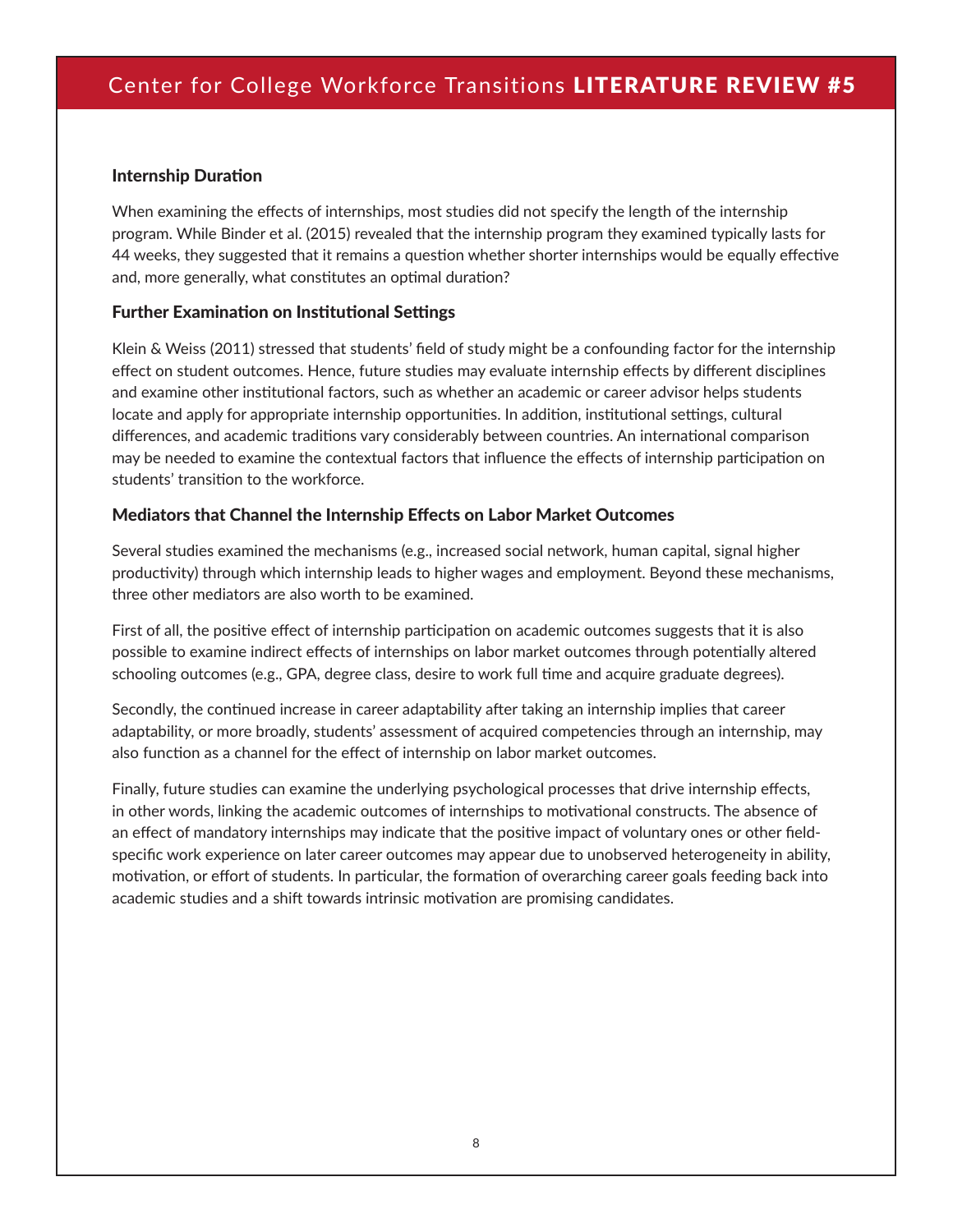#### Unequal Internship Effect Among Segments of Student Population

Although Binder et al. (2015) found that taking an internship has academic benefits for students regardless of whether they are disadvantaged students, other studies did not examine the heterogenous internship effects, especially those studies on labor market outcomes. A critical finding from Weiss (2014) is that only field-related voluntary work experience positively affected labor market outcomes. This result may lead to future research on the unequal internship effects due to social class differences. Working-class students rely more on their work to finance higher education, which pushes them into non-field-related jobs. If nonfield-related work experience eased labor market integration, this could counterbalance other disadvantages for working-class students. But since non-field-related work has less positive benefits on labor market outcomes, working-class students may be further left out. Therefore, it is worthwhile to explore the heterogenous internship effects based on social-class and demographic differences.

A critical finding from Weiss (2014) is that only field-related voluntary work experience positively affected labor market outcomes. This result may lead to future research on the unequal internship effect due to social class differences. Working-class students rely more on their work to finance higher education, which pushes them into non-field-related jobs.

Similarly, although Ocampo et al. (2020) examined the extent that conscientiousness facilitates further career adaptability

development, they did not find significant results. Future studies may examine other traits or dispositions that may amplify an internship's effect on career adaptability.

#### Changes of Effect Over Longer Period

Studies have shown that internship effects may diminish over a more extended period, such as five years after graduation, but the results are not consistent and are different between wage and employment outcomes. Future research could trace students' professional careers over a longer period to examine the impact of internship experience over time.

#### Notes on Causal Interpretation of Longitudinal Internship Effects

One big challenge for interpreting the results of the longitudinal studies as causal is students' self-selection to participate in internships, meaning that students with stronger motivation for learning and desire for job market outcomes may be more likely to participate in the internship in the first place. The studies reviewed have several advantages such as stringent controls, longitudinal datasets, and instrumental variables. In general, the confounders for employment indicators can be 1) the overall quality of education, 2) training, 3) career counseling, and 4) parental education attainment—distinguished between high and low education backgrounds (Klein & Weiss, 2011; Margaryan et al., 2020). Among the studies that used stringent controls, the set of pre-existing covariates appeared to be quite comprehensive. However, unobserved heterogeneity may never be entirely ruled out. Therefore, we should be cautious when interpreting these results causally.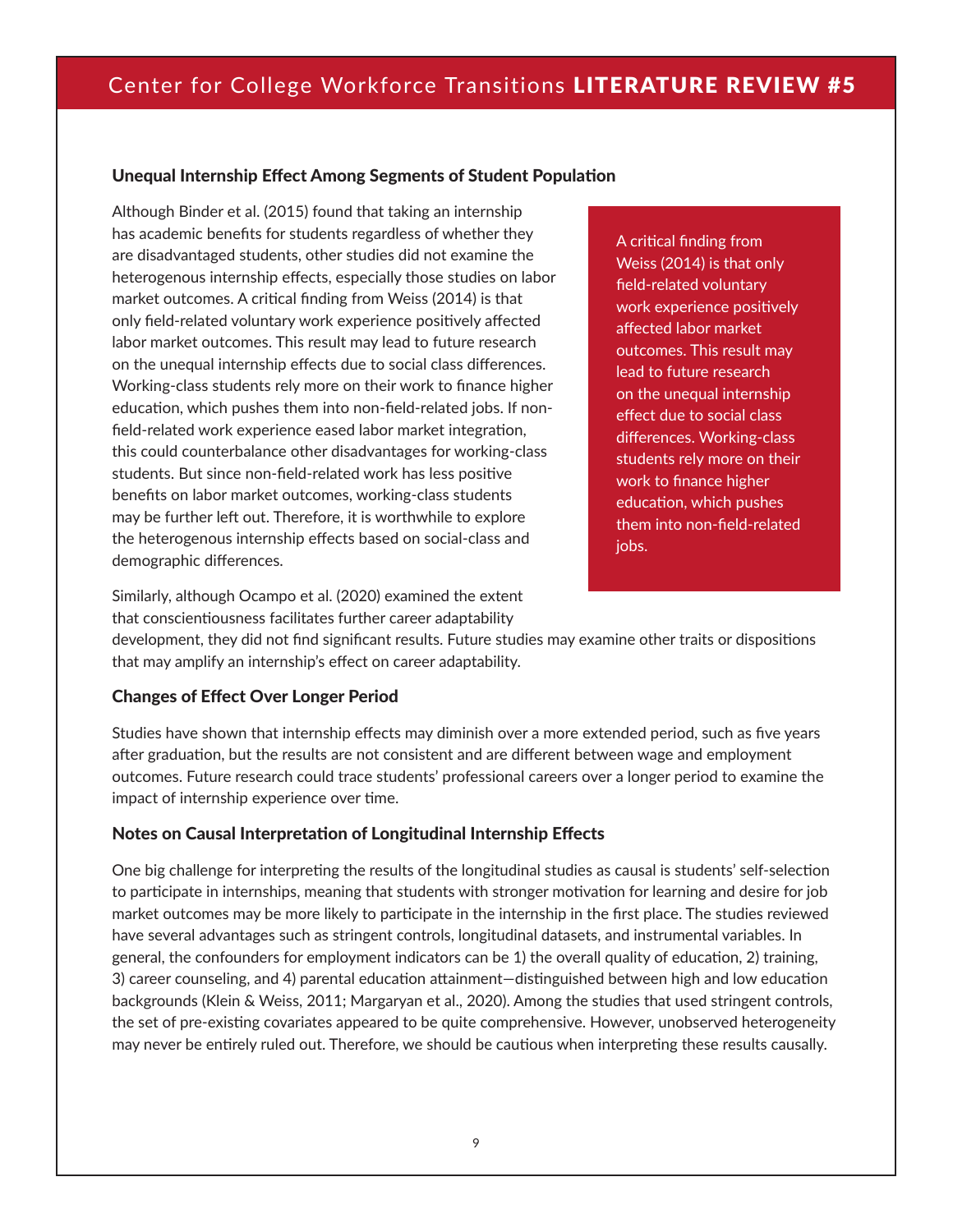For example, many studies did not measure students' intelligence and motivation before enrolling in colleges or universities. However, these omitted variables may be significant predictors for labor market outcomes, and adding them may change the effect of internship on labor market outcomes. Therefore, future studies should include a comprehensive list of controls to rule out confounders in the study.

### **Recommendation for Practitioners**

#### Internships Should not be Mandated

The null effects of mandatory internships on labor market outcomes call into question the practice of mandating internships. There are several hypothesized explanations for why mandatory internships may benefit students less than voluntary internships. For example, forcing students to take an internship may may diminish students' motivation. In addition, mandatory internships may not function as a meaningful signal on the labor market (in contrast with voluntary internships); or mandatory internships may fail to provide the resources that facilitates the students' transition to the labor market since the duration of the internship is set by the department (Klein & Weiss, 2011). Before more research confirms why mandatory internship may not bring

Before more research confirms why mandatory internship may not bring positive benefits, policymakers and higher education institutions should not force students to partake in internships.

positive benefits, policymakers and higher education institutions should not force students to partake in internships.

#### Advocate for Voluntary Internships

Apart from the null effects of mandatory internship on employment, the longitudinal results also showed consistent positive benefits of voluntary internships both academically and nonacademically. Although the benefit of internship experience diminishes over time, some studies showed that the positive effect of internship experience on employment outcomes remains significant even five years after graduation. Therefore, institutions should encourage students to participate in voluntary internships but not mandate participation.

#### Ensure Support for Internship Programs

Colleges and universities should provide substantial support to ensure a high-quality internship experience. The structure and format of internships are essential to ensure that internships benefit students regardless of their backgrounds. Although there are inconclusive results of whether internships ease workforce transition through human capital accumulation (i.e., knowledge and skills gained from internships). This implies that internship

Higher education professionals should coordinate with employers and companies to help students find appropriate placements, establish criteria for high-quality learning experiences (such as duration of the internship, clear expectations of the task and learning goals, proper mentoring, guidance, and direction), and make sure that the work is related to students' field of study.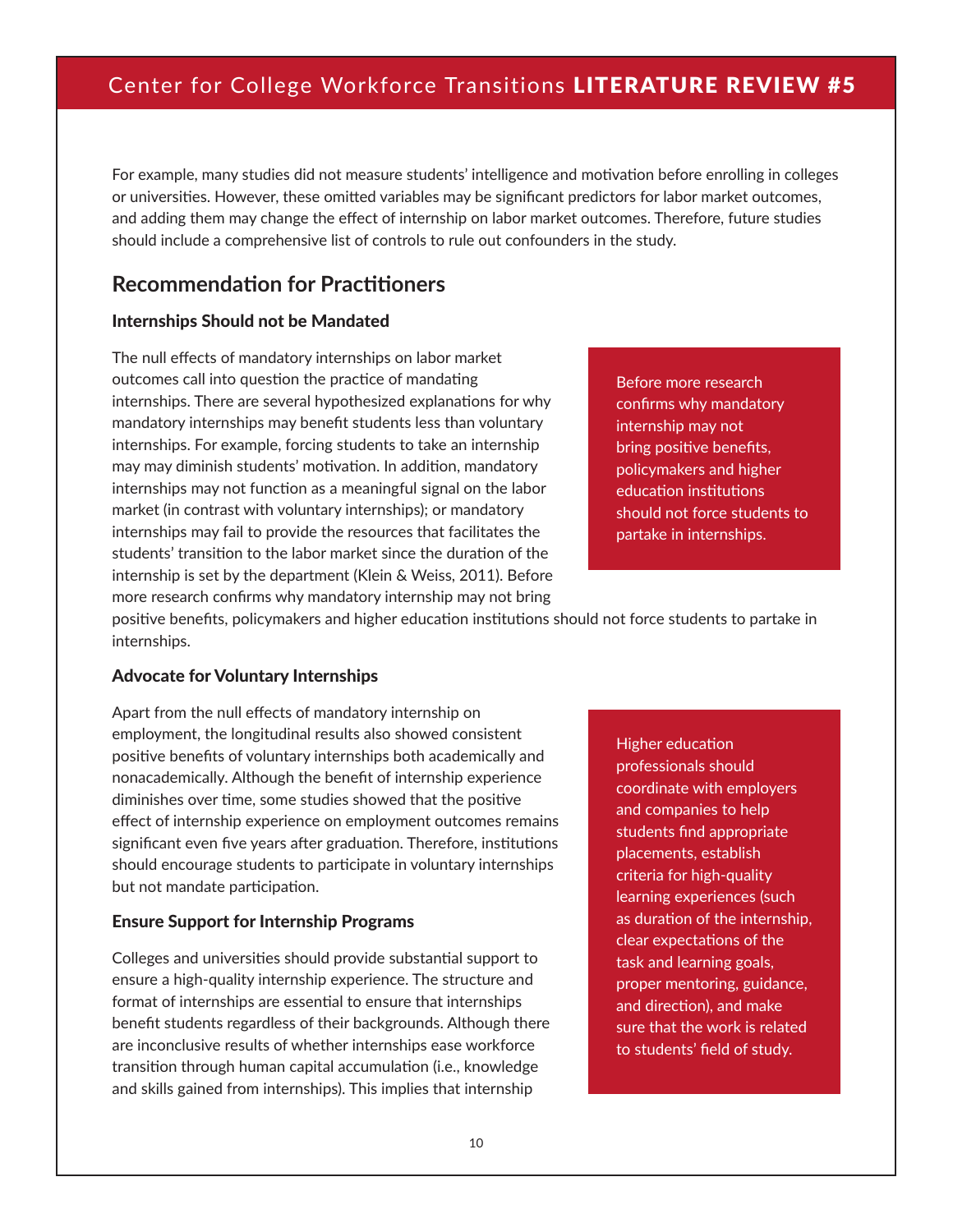programs need a better structure to ensure students receive substantial workplace learning and sufficient human capital. Higher education professionals should coordinate with employers and companies to help the student find appropriate placements, establish criteria for high-quality learning experiences (such as duration of the internship, clear expectations of the task and learning goals, proper mentoring, guidance, and direction), and make sure that the work is related to students' field of study.

### **Conclusion**

Based on the systematic review of existing longitudinal studies of internship effects, this review concludes that internships, especially voluntary internship, have a consistent impact on students' career adaptability, academic and labor market outcomes. In contrast, the mandatory internship does not affect labor market outcomes, although it increases job satisfaction. The positive internship effects are most pronounced within one year after graduation and diminish over time. Finally, internships benefit students' transition to the workforce mainly by providing signals of students' productivity and employability to employers, rather than widening students' social networks. Future studies should further examine the differential internship effects based on different characteristics, duration, and support of internship programs. These internship program characteristics are likely to affect the quality of internships and ultimately affect students' outcomes. In addition, future studies should also examine the underlying mechanisms of why internship participation led to positive labor market outcomes and pay particular attention to the unequal internship effects on disadvantaged students and students of different fields of study.

### **References**

- Becker, G. S. (1962). Investment in human capital: A theoretical analysis. *The Journal of Political Economy, 70*(5), 9–49.
- Binder, J. F., Baguley, T., Crook, C., & Miller, F. (2015). The academic value of internships: Benefits across disciplines and student backgrounds. *Contemporary Educational Psychology, 41,* 73-82.
- Di Meglio, G., Barge-Gil, A., Camiña, E., & Moreno, L. (2021). Knocking on employment's door: internships and job attainment. *Higher Education,* 1-25.
- Granovetter, M. S. (1973). The Strength of Weak Ties. *American Journal of Sociology, 78*(6), 1360–1380.
- Jung, J., & Lee, S. J. (2017). Impact of internship on job performance among university graduates in South Korea. *International Journal of Chinese Education, 5*(2), 250-284.
- Kilgo, C. A., Sheets, J. K. E., & Pascarella, E. T. (2015). The link between high-impact practices and student learning: Some longitudinal evidence. *Higher Education, 69*(4), 509-525.
- Klein, M., & Weiss, F. (2011). Is forcing them worth the effort? Benefits of mandatory internships for graduates from diverse family backgrounds at labor market entry. *Studies in Higher Education, 36*(8), 969- 987.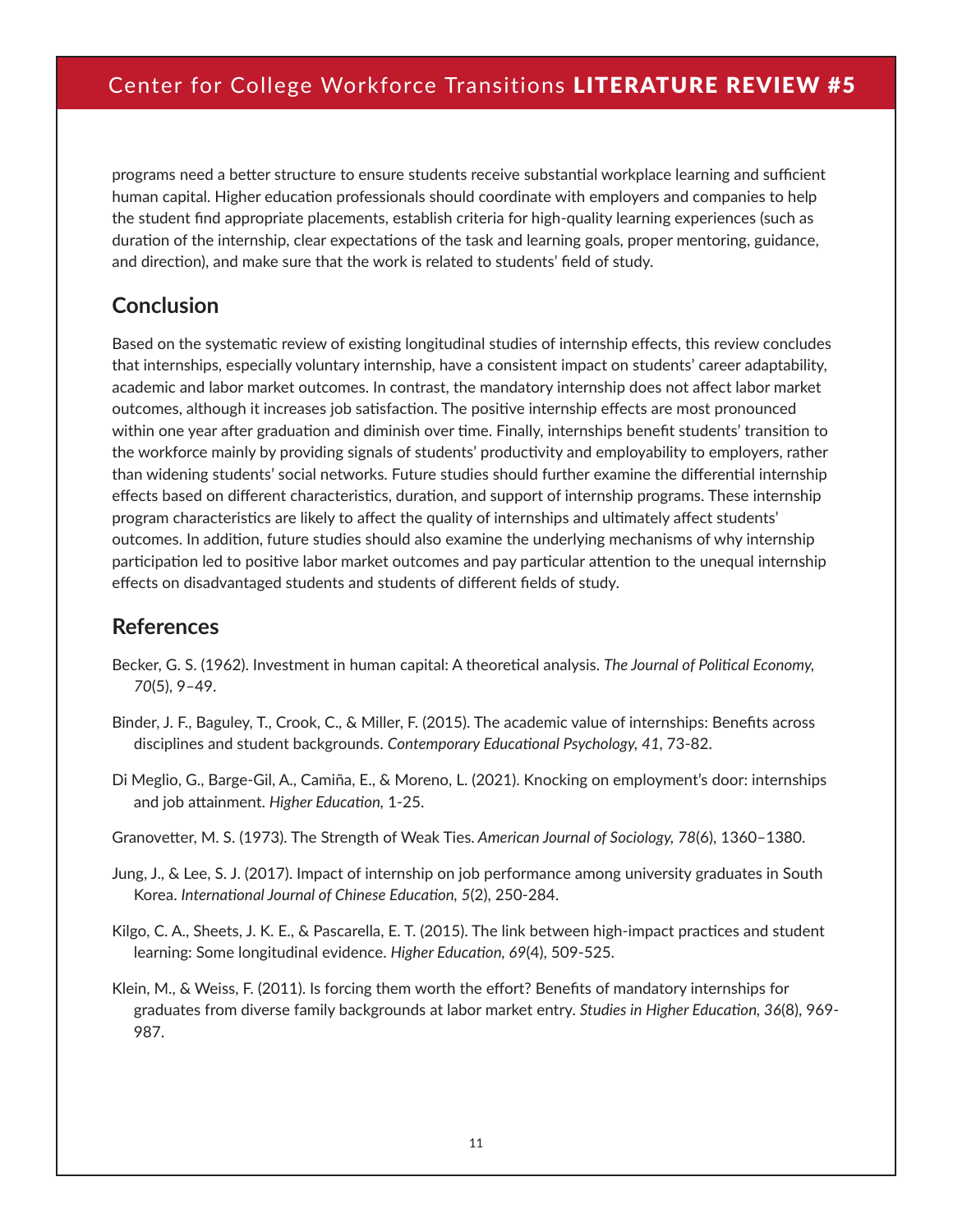- Margaryan, S., Saniter, N., Schumann, M., & Siedler, T. (2020). Do internships pay off? The effects of student internships on earnings. *Journal of Human Resources,* 0418-9460R2.
- Neyt, B., Verhaest, D., & Baert, S. (2019). *The Impact of Internship Experience during Secondary Education on Schooling and Labour Market Outcomes* (No. 12778). Institute of Labor Economics (IZA). [http://dx.doi.](http://dx.doi.org/10.2139/ssrn.3492181) [org/10.2139/ssrn.3492181](http://dx.doi.org/10.2139/ssrn.3492181)
- Ocampo, A. C. G., Reyes, M. L., Chen, Y., Restubog, S. L. D., Chih, Y. Y., Chua-Garcia, L., & Guan, P. (2020). The role of internship participation and conscientiousness in developing career adaptability: A five-wave growth mixture model analysis. *Journal of Vocational Behavior, 120,* 103426.
- Oswald-Egg, M. E., & Renold, U. (2021). No experience, no employment: The effect of vocational education and training work experience on labor market outcomes after higher education. *Economics of Education Review, 80,* 102065.
- Routon, P. W., & Walker, J. K. (2015). A smart break? College tenure interruption and graduating student outcomes. *Education Finance and Policy, 10*(2), 244-276.
- Savickas, M. L. (1997). Career adaptability: An integrative construct for life‐span, life‐space theory. *The Career Development Quarterly, 45*(3), 247-259.
- Spence, M. (1973). Job market signaling. *The Quarterly Journal of Economics, 87*(3), 355–374.
- Stiglitz, J. E. (1975). The theory of screening, education, and the distribution of income. *The American Economic Review, 65*(3), 283–300.
- Tricco, A. C., Lillie, E., Zarin, W., O'Brien, K. K., Colquhoun, H., Levac, D., & Straus, S. E. (2018). PRISMA extension for scoping reviews (PRISMA-ScR): checklist and explanation. *Annals of Internal Medicine, 169*(7), 467-473.
- Weiss, F., Klein, M., & Grauenhorst, T. (2014). The effects of work experience during higher education on labour market entry: learning by doing or an entry ticket? *Work, Employment and Society, 28*(5), 788-807.